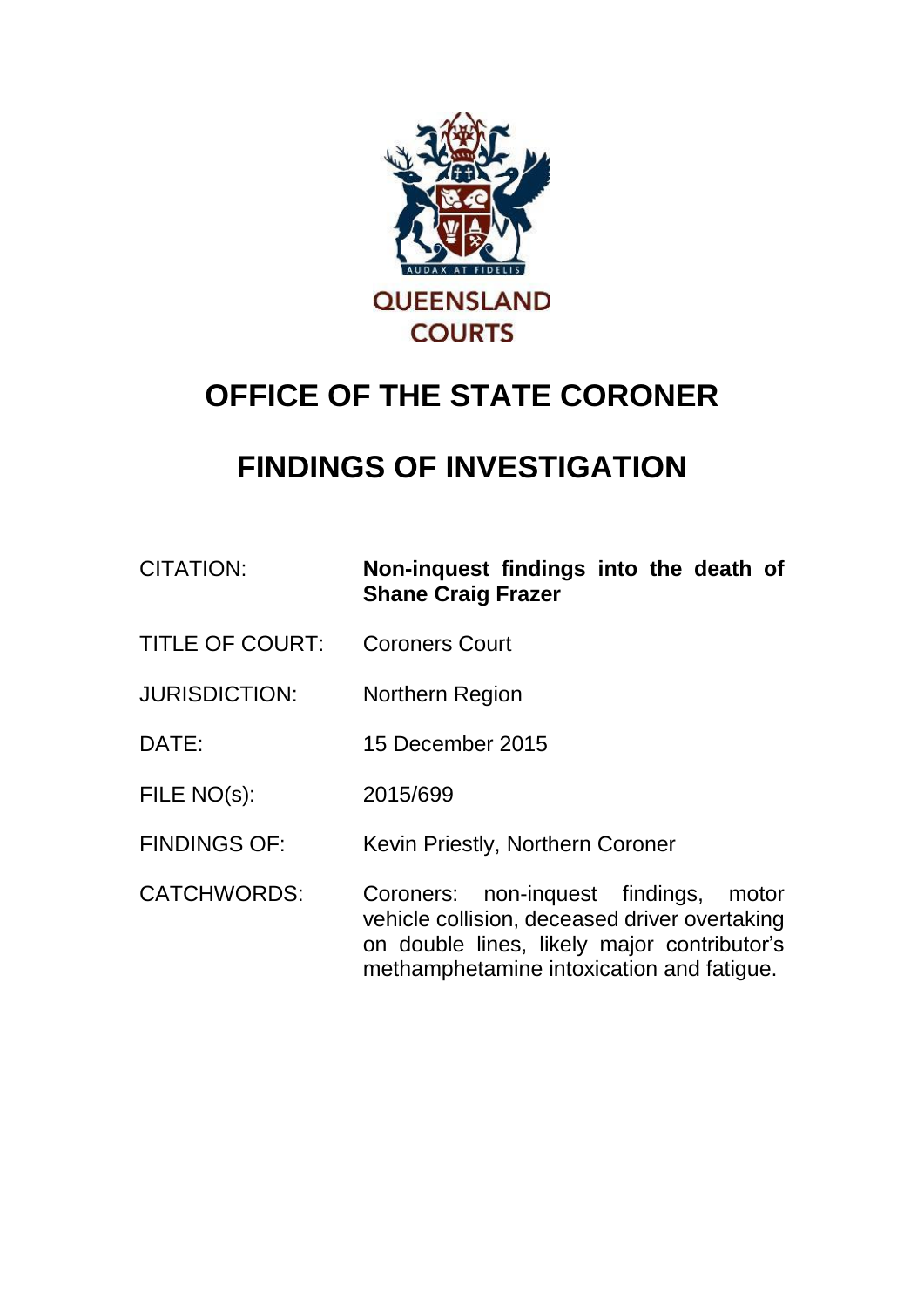#### **Introduction**

At about 7.08am on 20 February 2015, Shane Frazer was driving his Kia Pregio van headed south on the Bruce Highway between Wrights Creek and Warner Road, near Gordonvale. He was the only occupant. The van crossed double white lines to overtake a rigid truck also headed south. There was oncoming traffic, the first was a grey Holden Colorado utility headed north. The driver of the utility turned left and off the road to try and avoid the imminent collision. The van turned further to the right, and off the road, colliding with the utility just off the bitumen on the western side of the highway. Mr Frazer was trapped in the van, initially conscious. However, after extrication and transfer to the ambulance, he arrested and was unable to be revived. Mr Frazer was pronounced deceased.

#### **Forensic Crash Investigation**

An investigator from the Forensic Crash Unit (FCU) within Qld Police Service attended and conducted a scene and follow up investigation. There is no issue about the movement of the respective vehicles. There were witnesses to the sequence of events and their accounts are entirely consistent with the physical evidence at the scene. The issue is why did Mr Frazer attempt the overtake manoeuvre in the face of oncoming traffic?

A view of the scene from the perspective of a southbound vehicle is shown in a photograph in Appendix 1. Also shown is a photograph depicting the final positions of the vehicles.

The FCU investigation revealed:

- The road has a single lane in each direction with solid double white lines in the centre and a speed limit of 80kph;
- The road was in good condition with a bitumen seal and level grade.
- Southbound drivers experience a gradual open right bend that straightens towards traffic lights at Warner Road;
- The weather was warm, sunny and visibility was excellent:
- The damage to the Colorado was consistent with it being 'T boned' to the right side which corroborates witness accounts of a sharp change of direction in an attempt to avoid the collision;
- Mechanical inspections of both vehicles failed to reveal any pre-existing defect that might have contributed to the incident;
- The point at which the van crossed the double lines was 200m before the point of collision;
- Mr Frazer regularly drove that section of road and it was well known to him.

Further investigations revealed that Mr Frazer may not have slept since midnight. A check of incoming and outgoing calls and SMS logs showed constant use since about midnight with the last telephone call (a missed outgoing call) at 7:07:09, moments before collision.

Dr Botterill, Forensic Pathologist, conducted an autopsy and concluded that death was due to multiple injuries due to motor vehicle collision against a background of methylamphetamine intoxication. Dr Botterill reported that toxicology showed the presence of methylamphetamine and metabolite at high levels in the reported potentially lethal range, as well as the presence of ephedrine/pseudoephedrine and cannabis metabolite. Alcohol was not detected. Dr Botterill reported that the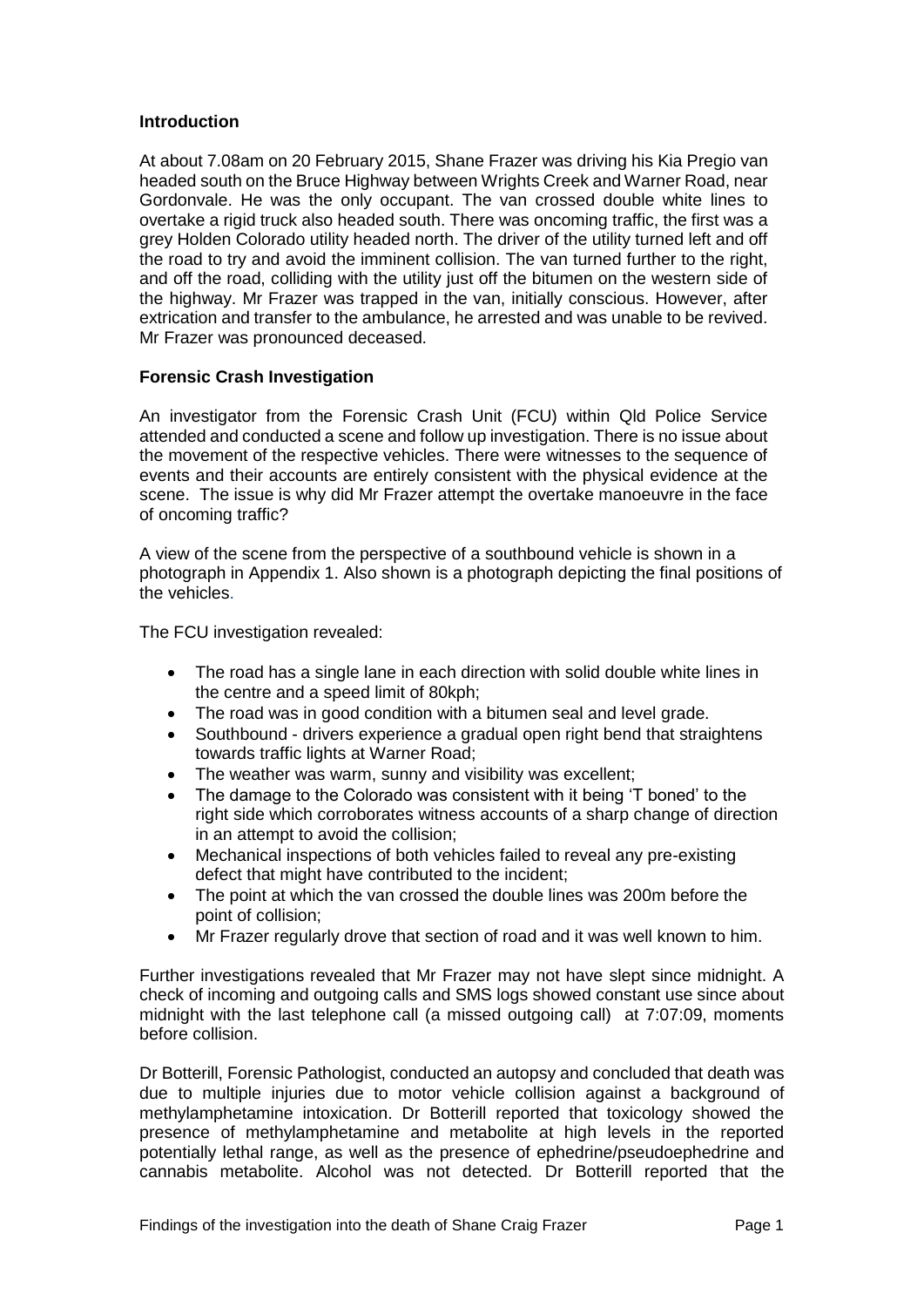methylamphetamine may have contributed to the circumstances leading to the collision, as well as to the consequences of the effects of the injuries sustained.

The impacts of such drugs on driving has been known for a long time.

Driving is a divided attention task, requiring fine motor skills, intelligent decision making, and rapid and appropriate responses to stimuli. The driver must simultaneously steer, brake, accelerate, operate turn signals, observe and anticipate the behaviour of other road users, accurately judge time and distance, and observe and obey traffic signals and road signs. Impairment of any of these operations by drugs having an effect on the central nervous system, will have a negative effect on overall driving performance.

Methylamphetamine using drivers are exposed, during the psychoactive stage, to the risk of impaired judgement and increased risk taking behaviour; and then during the withdrawal stage, to fatigue, hypersomnolence and depression. This translates to driving behaviour such as drifting out of the lane of travel, erratic driving, weaving, speeding, drifting off the road and high speed collisions.

### **Conclusion**

Although it is impossible to know what Mr Frazer was thinking and what might have influenced his thinking at the time of starting the overtaking manoeuvre, his behaviour gives rise to the compelling inference his decision making and fine motor movements were seriously affected by drug intoxication and fatigue.

I find that Mr Frazer died of multiple injuries due to a motor vehicle collision against a background of methylamphetamine intoxication.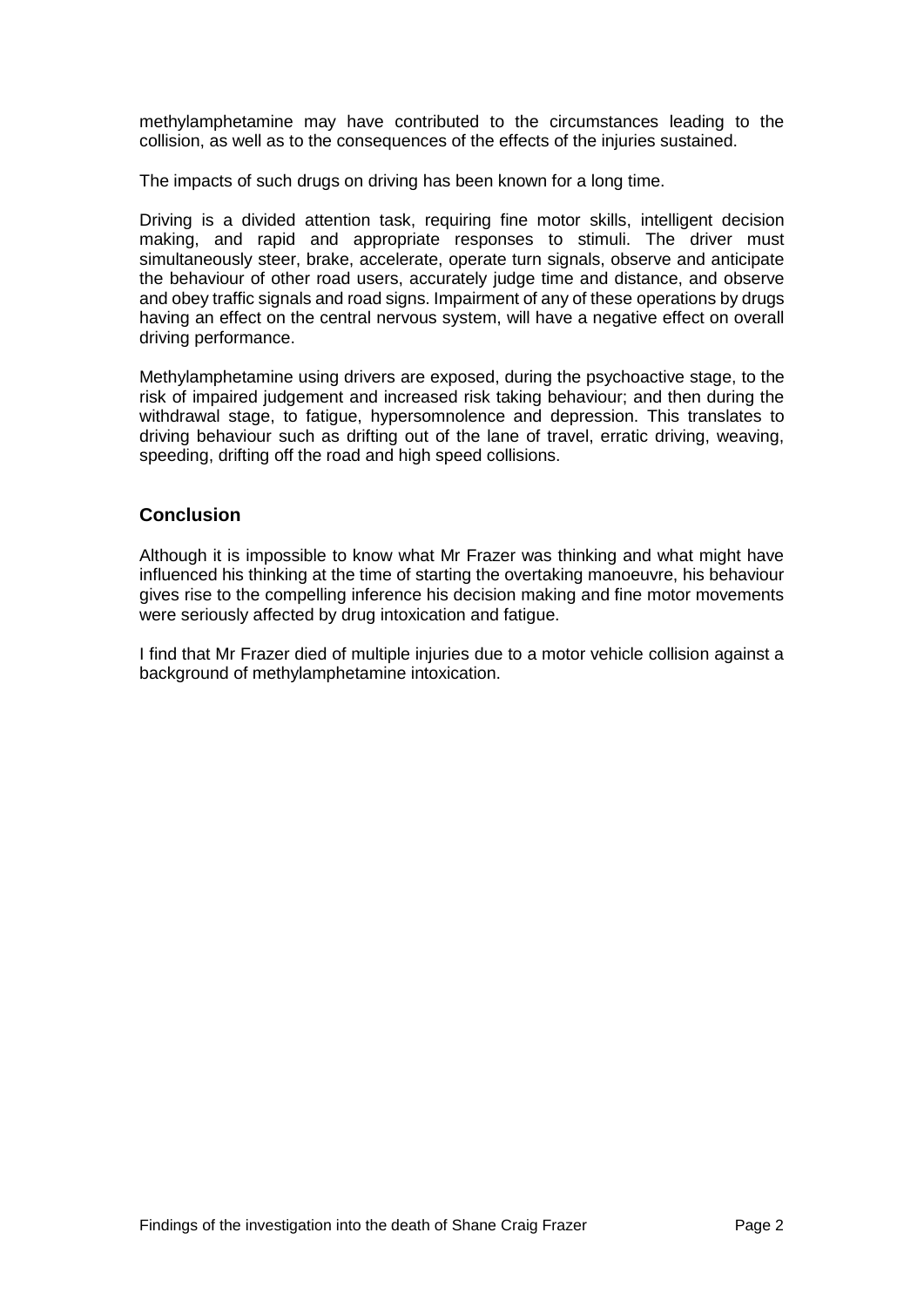**Findings required by s. 45**

**Identity of the deceased – Shane Craig Frazer** 

- **How he died** Mr Frazer crossed double white lines in his van in an attempt to overtake a rigid truck, and collided with an oncoming utility who left the road way to avoid the head on collision. His judgement and motor skills were seriously affected by methylamphetamine intoxication.
- **Place of death** Bruce Highway GORDONVALE 4865 AUSTRALIA

**Date of death–** 20 February 2015

**Cause of death** – **Multiple injuries due to a motor vehicle collision** against a background of methylamphetamine intoxication.

K Priesty

Kevin Priestly Coroner CAIRNS 15 December 2015